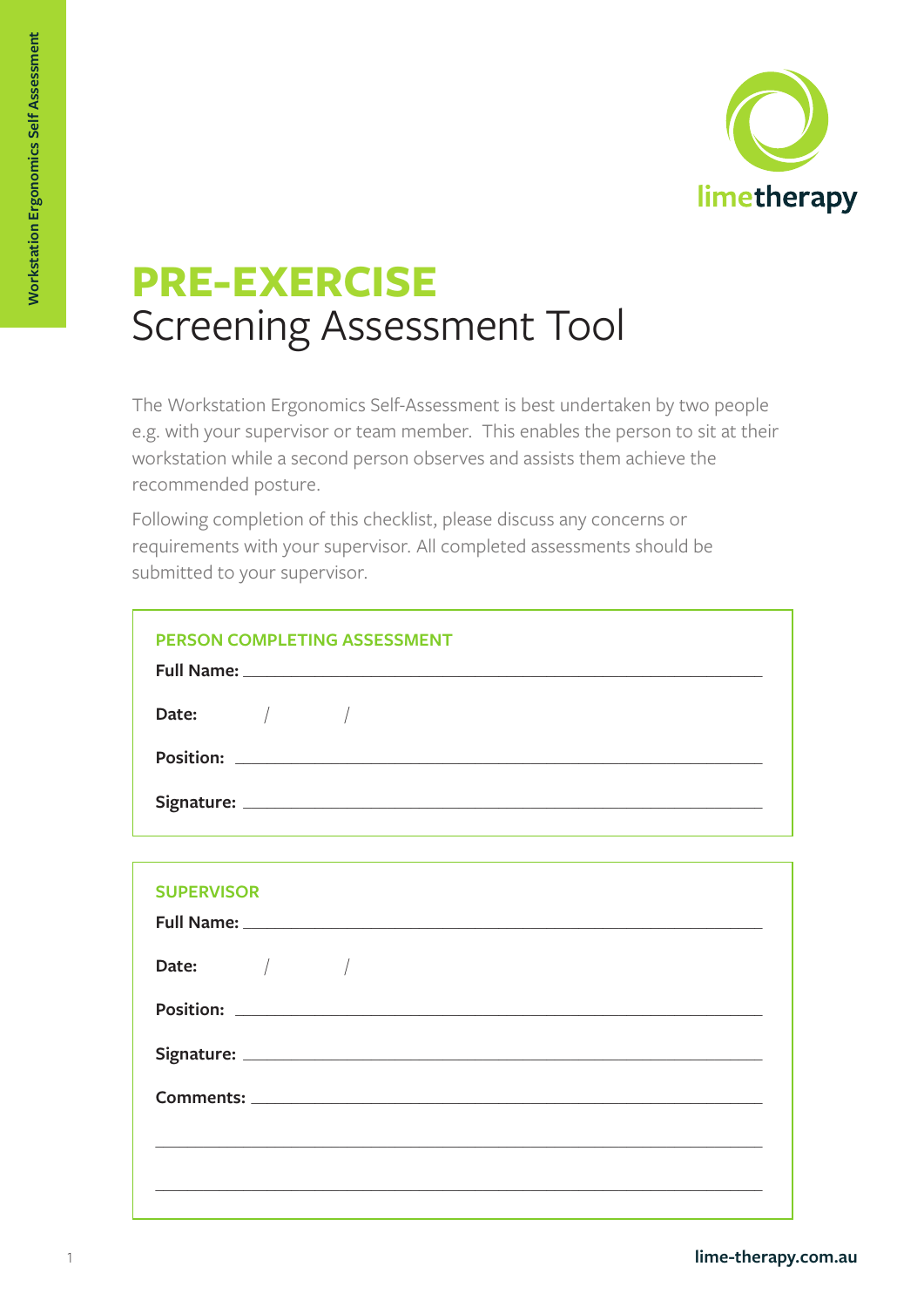#### **THE OFFICE CHAIR**

|                                                                                                                            | Yes | <b>No</b> | N/A | <b>Suggested Actions</b>                                       |
|----------------------------------------------------------------------------------------------------------------------------|-----|-----------|-----|----------------------------------------------------------------|
| Can the height, seat and back of the chair be<br>adjusted to achieve the posture outlined below?                           |     |           |     | Obtain a fully adjustable<br>chair                             |
| Are your feet fully supported by the floor when you<br>are seated?                                                         |     |           |     | Lower the chair<br>Use a footrest                              |
| Does your chair provide support for your lower<br>back?                                                                    |     |           |     | Adjust chair back<br>Obtain proper chair<br>Obtain lumbar roll |
| When your back is supported, you able to sit<br>without feeling pressure from the chair seat on the<br>back of your knees? |     |           |     | Adjust seat pan<br>Add a back support                          |
| Do your armrests allow you to get close to your<br>workstation?                                                            |     |           |     | Adjust armrests<br>Remove armrests                             |



**lime-therapy.com.au**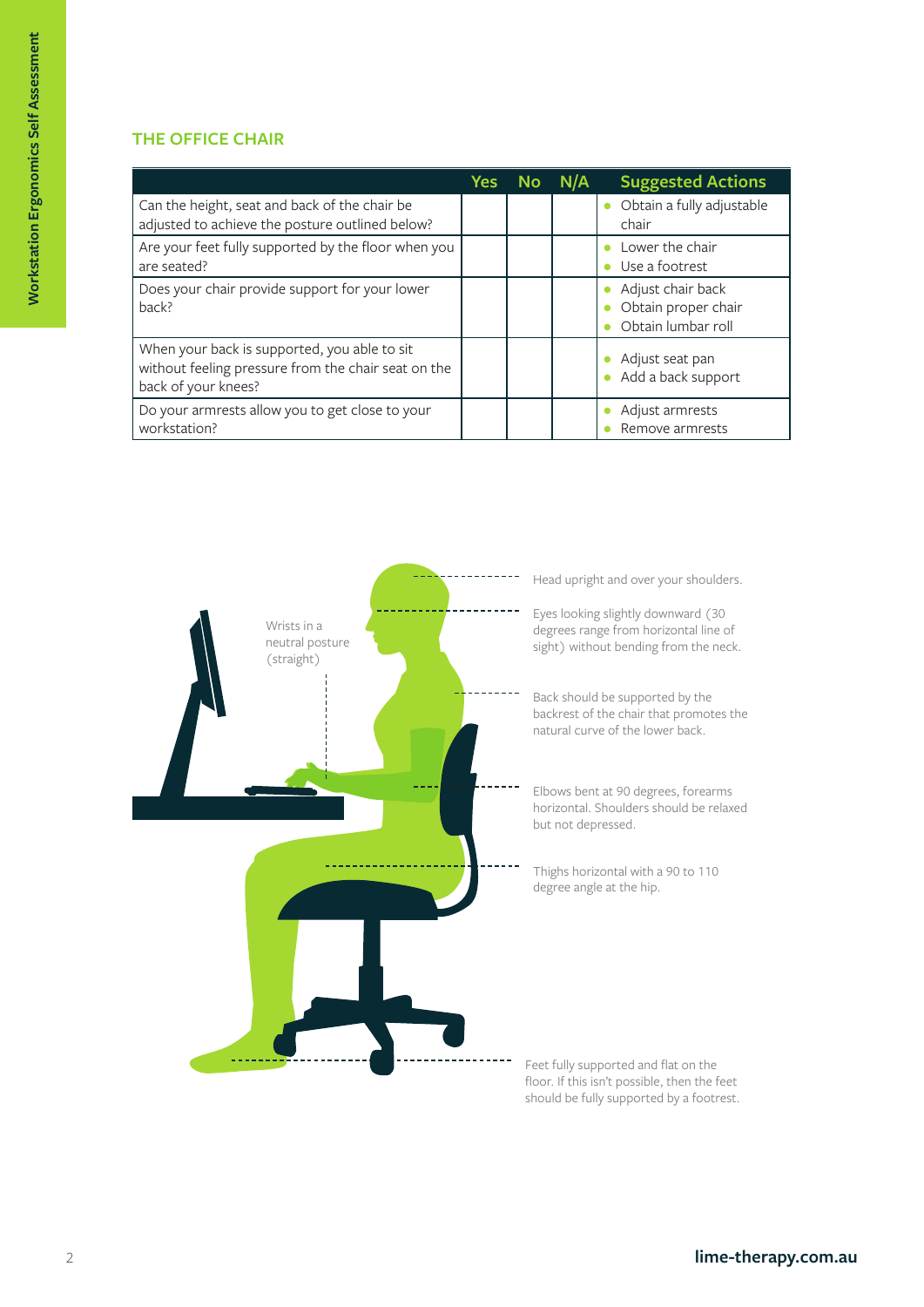#### **KEYBOARD AND MOUSE**

|                                                                                                                                                                                                                                                    | <b>Yes</b> | <b>No</b> | N/A | <b>Suggested Actions</b>                                                                                                                                                                                               |
|----------------------------------------------------------------------------------------------------------------------------------------------------------------------------------------------------------------------------------------------------|------------|-----------|-----|------------------------------------------------------------------------------------------------------------------------------------------------------------------------------------------------------------------------|
| Are your keyboard, mouse and work surface at<br>your elbow height?                                                                                                                                                                                 |            |           |     | Raise / lower workstation<br>Raise or lower keyboard<br>Raise or lower chair                                                                                                                                           |
| Are frequently used items within easy reach?                                                                                                                                                                                                       |            |           |     | Rearrange workstation                                                                                                                                                                                                  |
| Is the keyboard close to the front edge of the desk<br>allowing space for the wrist to rest on the desk<br>surface?                                                                                                                                |            |           |     | Move keyboard to correct<br>position                                                                                                                                                                                   |
| When using your keyboard and mouse, are your<br>wrists straight and your upper arms relaxed?<br>The keyboard should be flat and not propped up on keyboard<br>legs as an angled keyboard may place the wrist in an awkward<br>posture when keying. |            |           |     | Re-check chair, raise or<br>lower as needed<br>Check posture<br>Check keyboard and<br>mouse height                                                                                                                     |
| Is your mouse at the same level and as close as<br>possible to your keyboard?                                                                                                                                                                      |            |           |     | Move mouse closer to<br>keyboard<br>Obtain larger keyboard<br>tray if necessary                                                                                                                                        |
| Is the mouse comfortable to use?                                                                                                                                                                                                                   |            |           |     | Rest your dominant hand<br>by using the mouse with<br>your non-dominant hand<br>for brief periods (mouse<br>buttons can be changed<br>within the computer<br>control panel)<br>Investigate alternate<br>mouse options. |

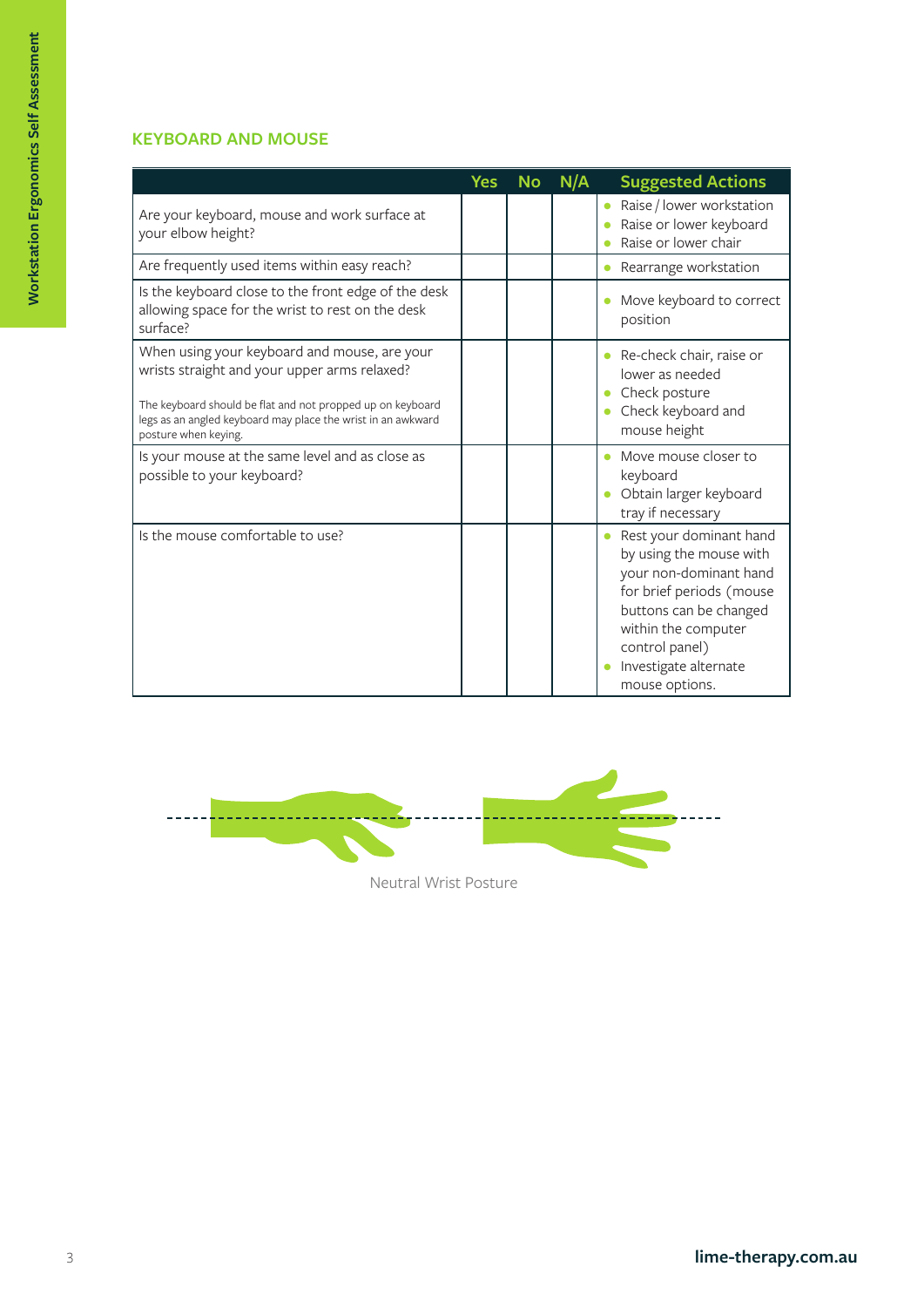### **WORK SURFACE**

|                                                                                                                                                                                                                                            | <b>Yes</b> | <b>No</b> | N/A | <b>Suggested Actions</b>                                                                                      |
|--------------------------------------------------------------------------------------------------------------------------------------------------------------------------------------------------------------------------------------------|------------|-----------|-----|---------------------------------------------------------------------------------------------------------------|
| Is your monitor positioned directly in front of you?                                                                                                                                                                                       |            |           |     | Reposition monitor                                                                                            |
| Is your monitor positioned at least an arm's length<br>away?<br>Note: the monitor's location is dependent on the size of the<br>monitor, the font, screen resolution and the individual user<br>e.g. vision/use of bifocal spectacles etc. |            |           |     | Reposition monitor<br>Seek an alternative<br>monitor if necessary<br>e.g. flat screen that uses<br>less space |
| Is your monitor height slightly below eye level?                                                                                                                                                                                           |            |           |     | Add or remove monitor<br>stand<br>Adjust monitor height                                                       |
| Is your monitor and work surface free from glare?                                                                                                                                                                                          |            |           |     | Windows at side of<br>monitor<br>Adjust overhead lighting<br>Cover windows<br>Obtain anti-glare screen        |
| Do you have appropriate light for reading or writing<br>documents?                                                                                                                                                                         |            |           |     | Obtain desk lamp<br>Place on left if right-<br>handed - place on right if<br>left handed                      |
| Are frequently used items located within the usual<br>work area and items which are only used<br>occasionally in the occasional work area?                                                                                                 |            |           |     | Rearrange workstation                                                                                         |